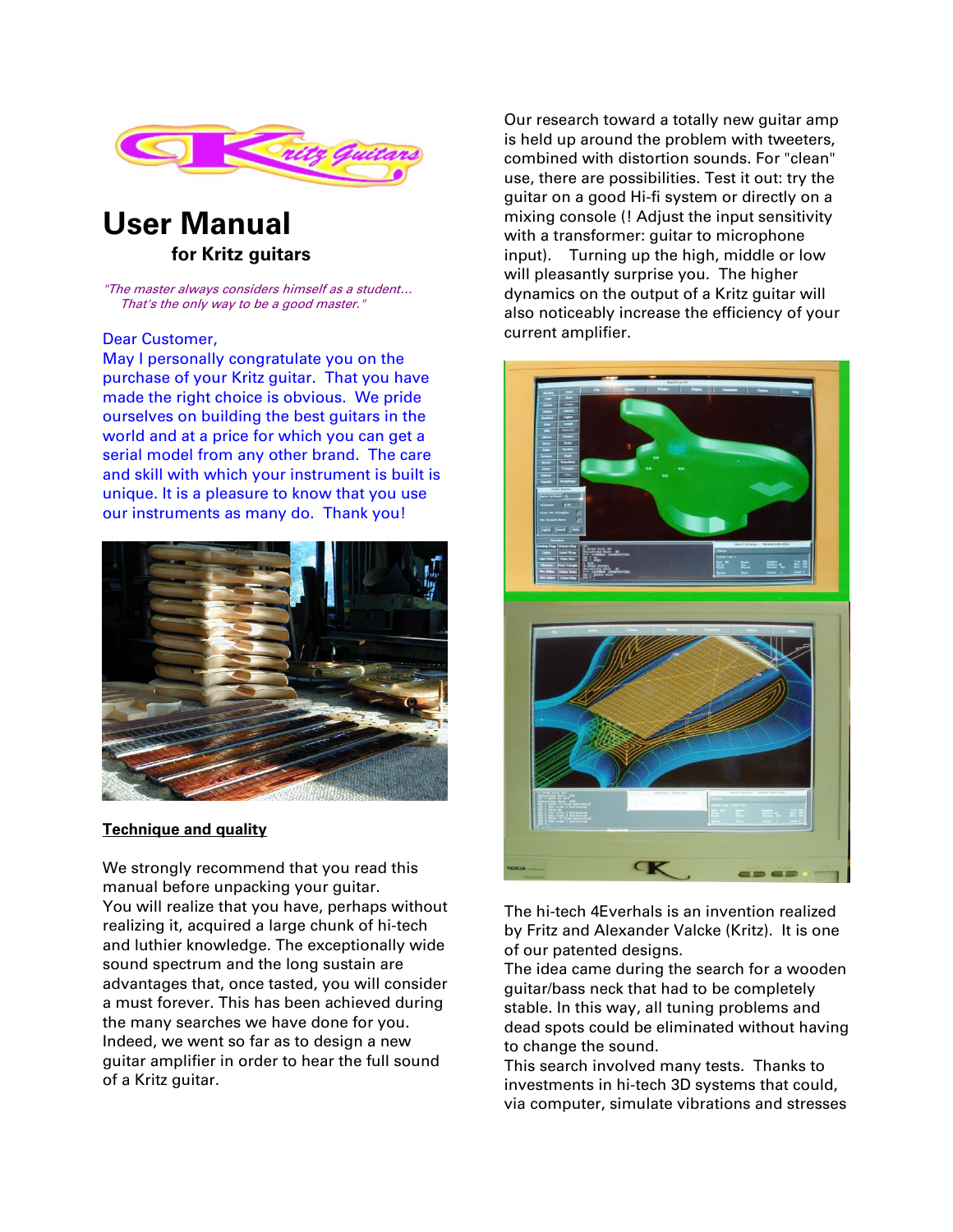digitally and visually. In the process, a fairly good approximation of the ideal neck could be worked out. In doing so, the wishes of the musician were especially taken into consideration. The result is the creation of a guitar and bass neck made of more than 90% wood, with minimal carbon reinforcement inside.

The advantages are:

- Exceptional wide sound spectrum
- Tight as metal with longer sustain.
- more harmonics
- consists of 93 % wood only 7 is resin and carbon (models from 2000 on)
- possibility of using new woods  $wood = new sounds$
- no trussrod = no cavities under the  $fingerboard = no dead spots$
- fingerboard with zero fret and K.I.C. for tone purity and low action
- stable and permanently straight for an optimal reliable playing comfort - low weight good balance of the instrument
- insensitive to "on-stage" temperatures
- fewer tuning problems when using tremolos and the omission of locking nuts - Equipped with Smilefrets (two versions:
- 5° and 10°) for quick, clean barre chords
- Creation of own sound by using soft or hard woods of soft or hard woods



The 4Everneck does not include a trussrod. The neck is completely solid and does not need to be adjusted. It is an important step in the technological evolution of the guitar. There is no turning back. We never thought it wise to work iron rods or cavities into a neck.

The 4Everneck is a precision neck made with the highest care and precision, using the latest techniques. It is the solution to many tuning and tone problems that keep popping up on other guitars. The inaccuracy of ordinary necks is such a big problem that almost all manufacturers and users think it is logical that necks need to be tuned. Nothing could be further from the truth. The 4Everhals are carbon reinforced inside and over the entire surface. This method of making the necks is unique in the world. We developed through 3D techniques a method to give the wooden neck a permanent shape. In normal use, the neck has a strength that surpasses ordinary wooden necks by a hundred times. You can combine string sets with strings between 0.009" and 0.052" without any problem. New sets of "light top-heavy bottom" are very useful here. However, not all strings can be used on our guitars. (See Section "Replacing strings" in this manual). A stable, correct setting of the neck bending was our next goal. For this purpose we developed (in the year 2000) a new fingerboard shape: the Complex radius™.

## **The Complex Radius™**



The Complex fingerboard radius is a further development of our Compound Radius fingerboard shape. The key surface changes in height and in roundness at each fret position. The calculation is done according to the magnitude of the string vibration in a given position and taking into account the Smilefret bending. Special software had to be developed for this purpose. We gave the computer the task to calculate the string travel (with equal striker energy) for each string and in each (depressed) fret position. We repeated this with a light, medium and heavy string set (strings between 0.008 and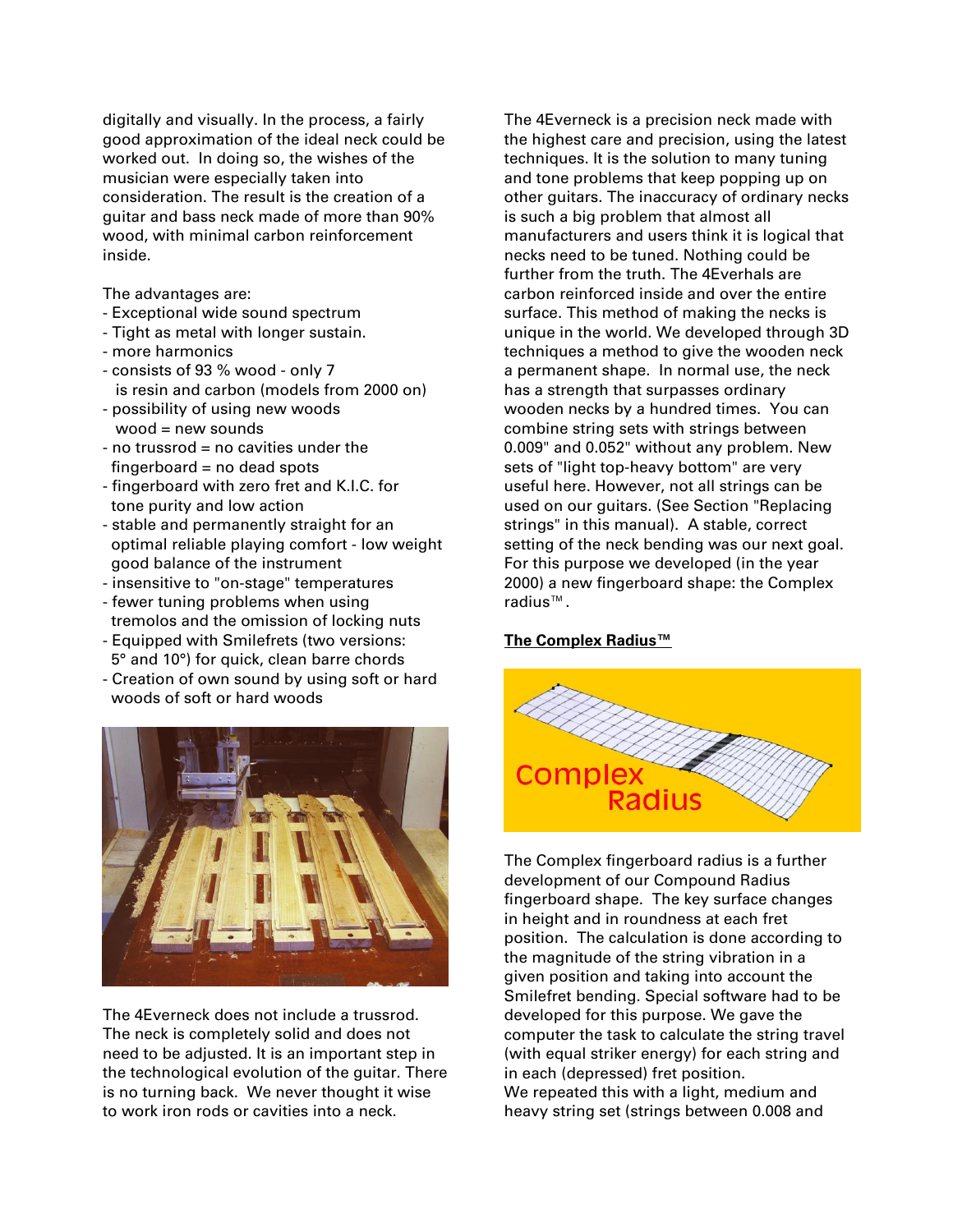0.052"). We also simulated a raised and lowered sound palette of three semi-tones. A new fingerboard radius was the final result. The fingerboard surface is "CNC milled" directly onto the finished, reinforced neck. The tolerance is 0.01 mm. The fret slots also follow this complex bending. The frets are glued in such a way that the smallest cavities under the fret are filled. The irregularities in the fret wire are also compensated. The rounded top (Highest point of the fret crown  $=$  string contact area) of each fret is identical to the radius surface of the bottom (fretboard). In this way, we developed a fretboard with appropriate shape and bending, without subsequently filed, flattened frets.

## **Maintenance**

Clean the guitar with Kritz GP guitar polish and a fine towel or polishing wipes. This polish is finer than hand polished and will not leave scratches or satin marks on the finish. Finger sweat contains salt and is aggressive. Strings therefore will rust quite quickly. Always clean the strings immediately after playing with a non-watting towel (cotton). This removes the sweat from the strings. If the strings do rust you will lose some of the clarity of sound, as the vibrations are then obstructed by the irregular string thickness.

A lacquered fretboard (Bird-Eye or maple) is maintained with the usual Kritz guitar polish. An unpainted fingerboard (ebony and rosewood) will be affected by sweat and dirt without maintenance. Molds can affect the wood fiber surface of the fingerboard. This leads to cavities in the fingerboard. The famous hollows that people think are caused by the scratching of fingernails.

We have developed a product called Kritz FBO fingerboard oil. It is a non-aggressive product with a fine structure that penetrates into the fingerboard. The molds have no chance to develop and the fingerboard remains beautiful. The product also removes scratches and feeds the fretboard.

This allows the fingerboard to retain its suppleness and reduce the number of cracks. Kritz oil protects the fingerboard from climatic humidity.

#### **Replacing strings**

Replace your strings on a regular bases. Especially the high E, B and G rust quickly. Tip: They are the cheapest strings in a set. Try buying them separately, in bulk, and leave the three thicker strings on the guitar a little longer. You can feel free to replace, before or during a gig, a single string because a Kritz guitar neck moves almost not at all.



Important: some strings stretch slightly during the first few hours they are under tension. It is best to test which available sets/labels have this.

It is important to always turn the string up (counter clockwise) when tuning. If the string sounds too high, turn it under the tone again and start again. Tuning by turning down can cause snags on the nut or nulfret. While playing, the snag can suddenly release and the string detunes again.

The guitars with floating tremolo are best tuned in three or more steps (retuning all strings three times). Because the springs stretch during tuning, this tuning works interactively.

Tightening one string causes the other to loosen. It is therefore normal that the other strings change in tone during tuning. After tuning, it is best to move the tremolo back and forth and then retune it.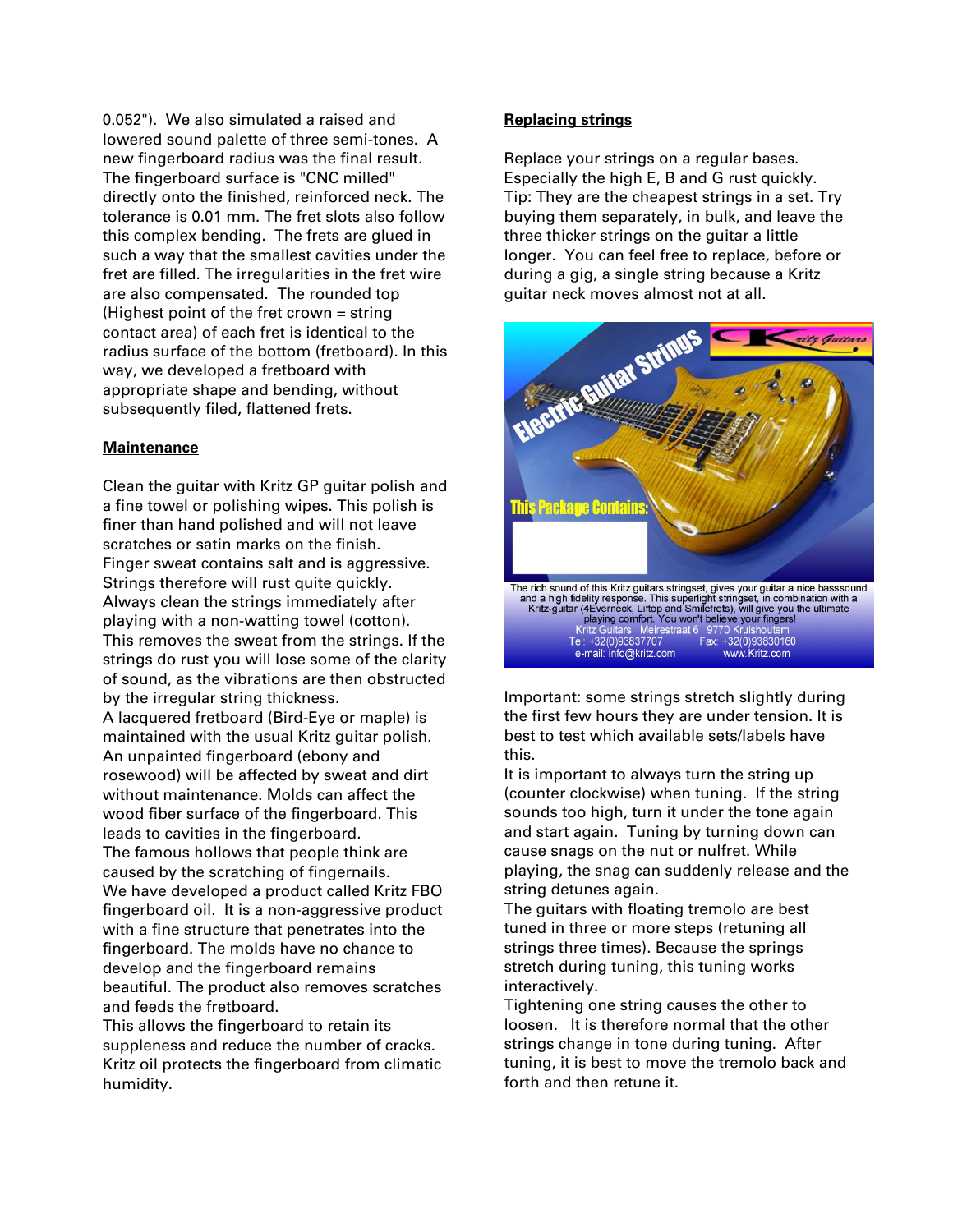So a tremolo does require some time and patience to tune reliably.

It is also true that the string height changes when the strings are tensioned. Different string sets (string thicknesses) give a different tension on the rear springs. These must then be adjusted in tension to reach the original string height again. This has to be done progressively and in small steps and requires some experience.

## **Choosing string sets**

Important: Not all strings fit on a Kritz guitar As with elements, some manufacturers developed string sets that can improve the lack of sustain on ordinary guitars. This makes such sets popular. Especially the wound strings in the set are then made differently (more flexible).

They are made of lighter metals and contain a thin core with a thicker winding. As a result, they vibrate longer. Because our instrument necks optimize sustain, these strings are doubly responsive (resulting in excessive string travel). These strings can NOT be used on a Kritz. They lead to fret buzzes all over the place. The guitar becomes unplayable. You can recognize them by their low stiffness and their (usually) dark color.

The theory around manufacturing strings is very complex and would drive us too far here. Trying them out is the message. Some hints, however, so as not to drive you to expense. It is advisable to use string sets that can optimally reproduce the sound spectrum offered.

We recommend the use of light E-B-G top strings and thicker, wound E-A-D strings. These sets are not always available in the regular trade. However, we always have them in stock.

Following combinations are possible: 0.009 0.011-0.012 0.016-0.017 0.024-0.026 0.036-0.038 0.048-0.052

For E-A-D strings, do not use thinner than the specified sizes. The 26" scale will not allow this. The tension of the string will be too low and fret buzz will show up. Minimal is: E: 0.046 /A: 0.034/ D: 0.024.

If you tune in a different tone, you need to adjust the relevant string thickness, this is to maintain proper string tension and avoid fretbuzz. Strings that are too thick are again not good. They have a string tension that is too high. The right string tension also gives you more playing comfort and less painful fingertips.

Adjustment when tuning differently: Decrease tone per fret position: thickness +0.001" (full strings) +0.002" (wound strings) Increase tone per fret position: thickness - 0.001" (full strings) +0.002" (wound strings).

# **Tuning Keys**

If you have lockers (quick release type MG38) as tuning keys, you have to get used to giving the guitar new strings. Once you know the method, changing strings is a quick and easy job. Unstringing: Lay the guitar with the neck slightly higher, so that the headstock is freely accessible. Insert a coin or screwdriver into the slot at the top of the tuning key shaft. Turn the key handle with your right hand clockwise (relaxing the string), while blocking the shaft with a suitable coin or screwdriver (in your left hand). Turn (clockwise) until you feel a click. The string is now loose. Keep in mind that the string may be flattened in the shaft hole. So: possibly (with the thicker strings) turn more until the string can be taken out of the hole. Place the new string and insert it through the hole in the tuning key shaft. Pull until the string tensions. Turn the tuning key back for the same number of windings but now counterclockwise. First the string will clamp and then tighten. You do not need to clamp the groove at the top now. Just tension with the right hand until the string produces a tone. Now tune the string. Always cut away the excess part of the string immediately to prevent the end of the string from ending up in someone's eye. The string may, but need not, be wound around the shaft like a spring. Quick replacement at stage work: it may be useful to use a string winder or electric screwdriver (with adapted tuning wrench piece). Keep in mind that when turning in the clockwise direction, the key shaft, after a time, becomes completely loose. Turning it the other way solves this, but it can take many turns before you get the string under tension. This sometimes creates doubt and discomfort.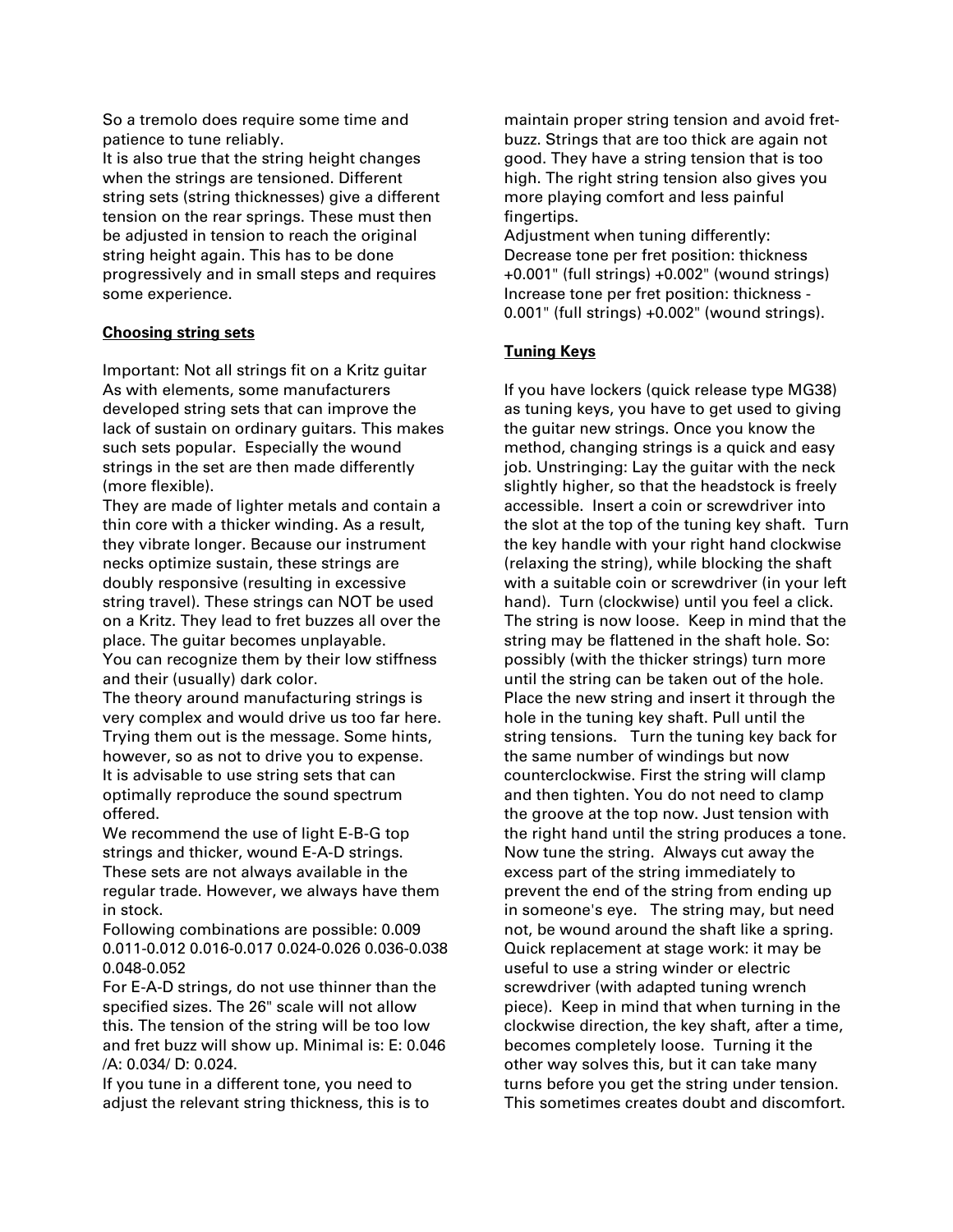#### Remember : String off = clockwise String on = counterclockwise



#### **Playing Techniques**

Because this is a precision instrument, you will hear all the sounds much more clearly than with an ordinary guitar. It is therefore important that the guitar is tuned accurately. The low chords, where loose and pressed strings sound together, are never pure on a normal serial guitar. The intonation compensation (KIC) ensures pure, open chords. This is done by a calculated setting of the complex radius fingerboard in combination with the Smilefrets (width and height) and the nut - nulfret setup. This setting is set up at the factory and is fixed. To play with tonal purity, do not press the strings too hard. By pressing the strings hard you will cause the pitch to vary. Remember this in the beginning. After a while you will get used to pressing "softly". If you press the strings too hard with the left hand (right hand for lefties) there is a chance that the guitar will play out of tune, especially with chords. Try to play the fingerboard softly and give it power with the right hand. You will be able to play quite a bit faster. Persist... it's a habit. Upbends also go easier on a Kritz. Tip: try a downbend (press down). The Smilefrets(TM) also allow you to push up full chords.

And for those who get finger cramps: the "replacement" position for the barre chords with the thumb around the neck, on the basses is now a lot easier to take, because of the asymmetrical neck. The neck follows the

shape of the hand between thumb and index finger. Plenty of new possibilities!

#### **Repairs**

Some people carry the guitar for maintenance to an unauthorized guitar shop. Because they are not informed about our new techniques, they usually treat the neck like a normal neck. As soon as they discover that there is no adjustment possibility they will suggest to adjust the frets. Never allow this! Notify the repairman that it is a carbon reinforced neck with a complex radius. Ask him to explain the reinforced 4Everneck, the complex radius and the KIC system. Have them at least contact us if he cannot give a clear explanation. We produce (as of March 2001) keys with an accuracy where the "crowntop" (point of contact of the fret wire with the string) very precisely follows the calculated ComplexRadius™ surface. One to three fret corrections are allowed upon inspection. More is "rejected." So be careful about just resharpening the frets. It is usually fatal and cancels the warranty. Re-fretting with the updated moulding techniques is then the only solution to get back your familiar playing comfort.

# **Tuning the guitar**

Some "low-budget" tuning instruments only take a very short fragment of the full tone as a reference. The readout is then sometimes different at each keystroke. Your practiced ear is the best tuning instrument. Therefore, always tune by harmonic vibration comparison (flageolets). Also know that we hear higher tones slightly lower due to a margin of error in our ear (cochlea). That's why the G-B-E notes at the 12 th fret are compensated (set higher). See also: "changing string height".

Proceed as follows: first, set all strings approximately correct (especially important with tremolo).

Tune the B with your tuning device exactly to the middle position (440). Compare the vibrations of the B with the G by striking them simultaneously (press G in the fourth position and hold it with your left hand) and tune the G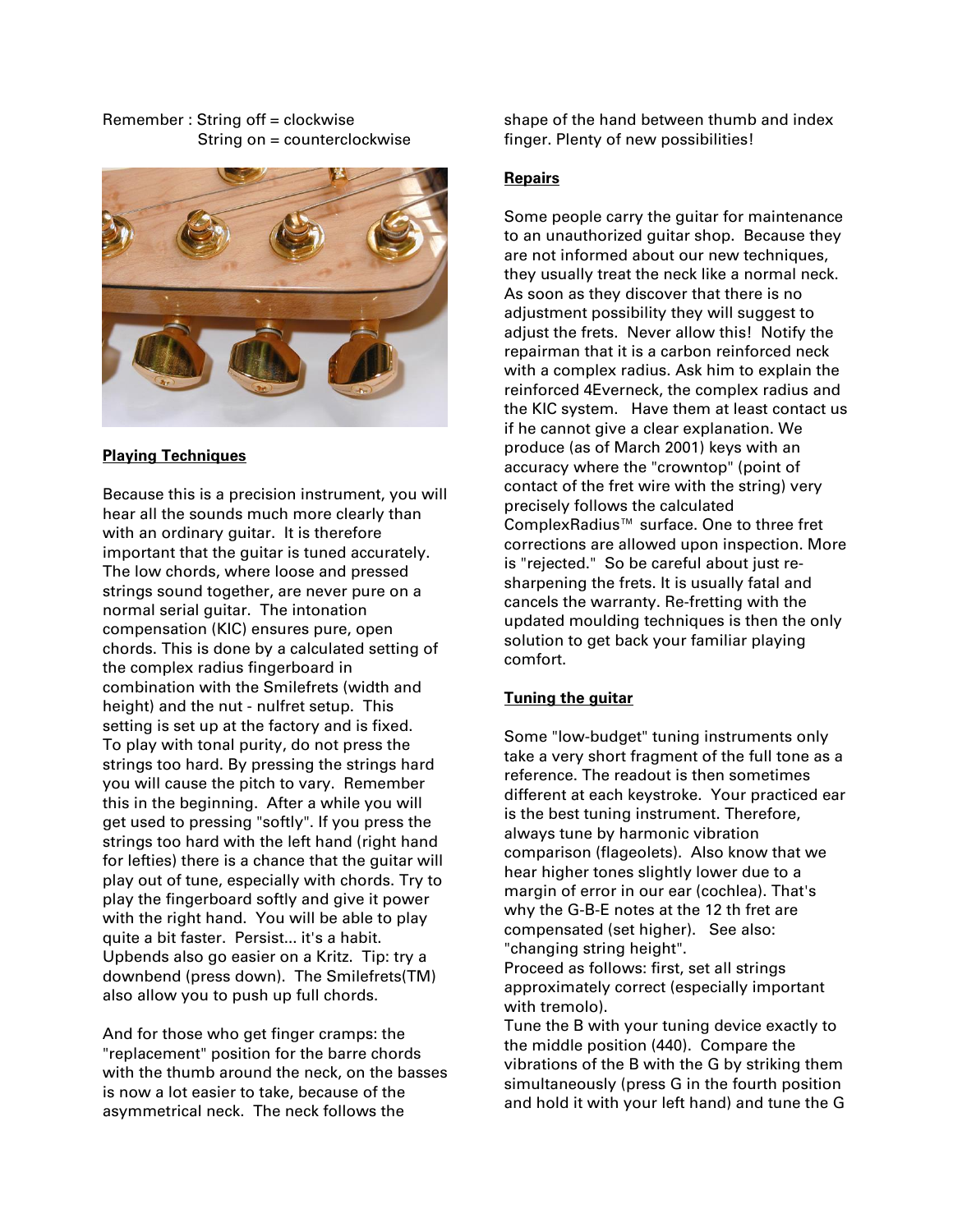(on vibrations) with your right hand until you hear no more floating. This takes some getting used to because you have to reach the key with the right hand. Get used to it. Then you can use flageolets to tune the E with the B (slightly dampen the strings: B on 5 and E on 7 and listen until there are no more differences in vibration).

Tip: hitting flageolets is sometimes difficult. Activate the string closer to the bridge and the fundamental will disappear more easily when muting.

Now do the same thing sequentially: D with G to tune D A with D to tune A and E with A to tune E. Remember that new strings stretch a little. So it's best to check again later. Tip: Remember that thinner strings play

easier, but they don't sound as good and thinner bass strings rattle faster. See: "choosing string sets"

## **Adjustment of the 4Everneck**

The materials used (Wood, carbon, various resins, etc...) as well as the joining techniques form a neck with a uni-resonance, which is not deformable in normal conditions.

## Guitars built until 2000 without complex radius:

These necks contain an adjustment screw (this is not a neck pin arrangement) that can, under strict conditions, trim the neck via an internal cable system. You or your local repair shop cannot do this yourself.

Only a thermal treatment and targeted tension adjustment make the adjustment possible. This adjustment is rarely necessary. It is done during the adjustment in our workshop and is no longer functional after the neck has fully hardened. Any attempt to twist the sealed adjustment located in the neck pickup pocket, by unauthorized persons, can lead to an internal break in the internal neck adjustment mechanics.

The neck will have multiple resonances and have side noises or dead spots (like a regular neck). This is unrepairable and reduces the quality of the guitar. Adjustment of the 4everneck (only necessary if used under climatic conditions more extreme than -10°C or +40°C) can only be done in our workshop

with our equipment or by people trained by us such as authorized dealers (outside the Benelux). If you break the seal, all warranty on the guitar is void.

#### Guitars built from 2000 onwards:

The development and application of the ComplexRadius™ was only possible on fully stable necks. This system was realized by Kritz. The neck is reinforced with new composite materials that we developed. They connect wood as well as carbon, diolene and kevlar, in a way that is difficult to break. We therefore immediately recognized that the possibility of trimming the neck had become unnecessary. The required flex is contained in the complexRadius<sup>™</sup> system (see ComplexRadius). This remains stable and unchanged. No more tuning problems due to neck movements and no more arrangements.

## **Autoflex protection of the neck**

Through proper positioning and the precise application of the amount of Hi-tech reinforcement, an "autoflex" safety system has been developed. It allows the neck under the influence of unusually high stress to first partially deflect instead of immediately cracking.

## **The electronics**

The guitar contains electrical components that are fragile.

Humidity, dust and dirt is a big enemy to these components. The metal pole pieces of the elements may show rust marks due to humidity. Volume and tone controls as well as switches will malfunction if left in these conditions for long periods. Consult your repair technician to deal with these problems. If you are skilled in electronics, you can treat the potentiometers and switches yourself with the appropriate contact spray.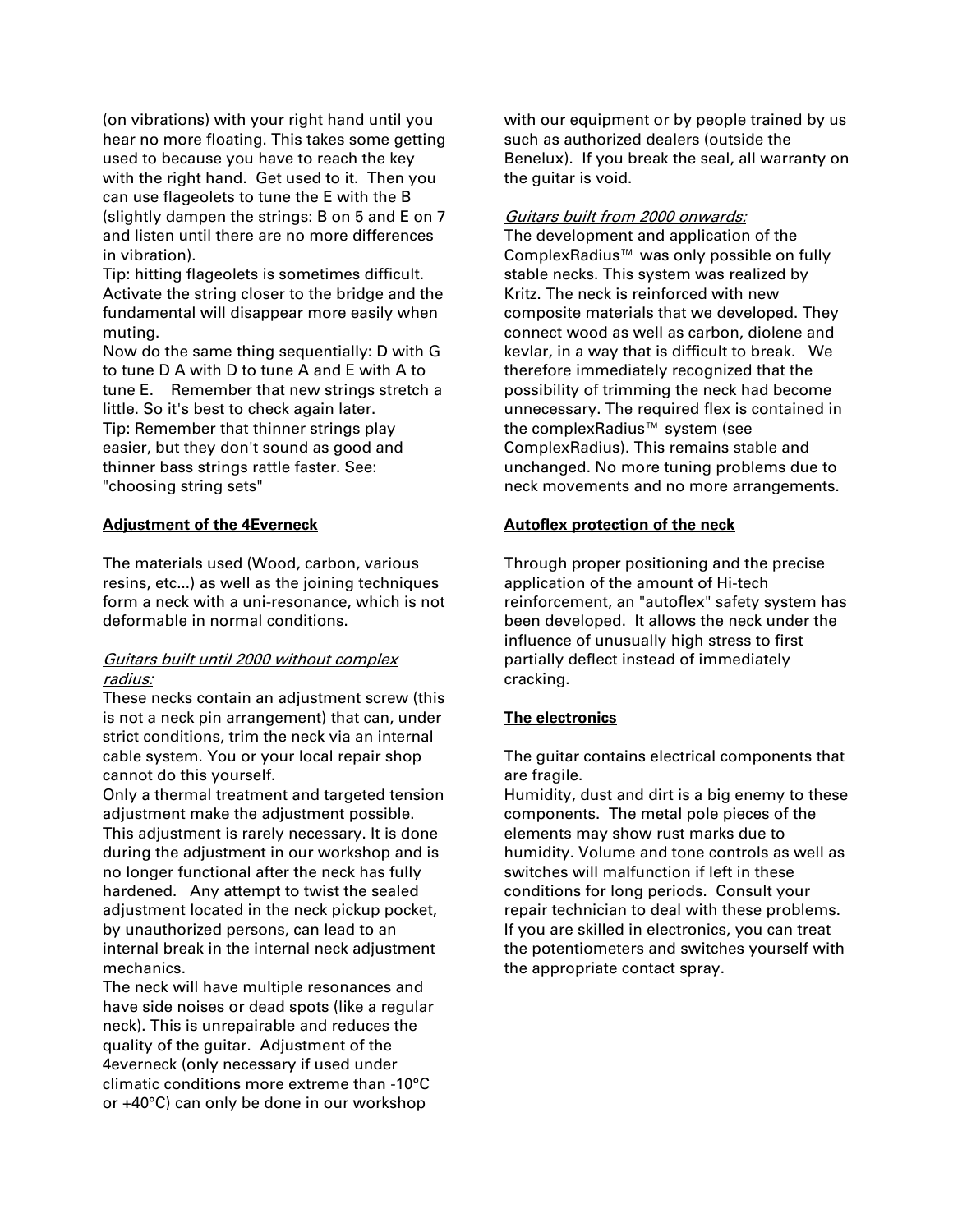**The hand-wound Kritz elements:**



Our pickups deserve special attention. Therefore, we tell a little more about them. F. Valcke:

The story starts years back (1976) when I kept noticing that most series guitars did not sound as bright as you could normally expect from metal strings. This was the year Kritz was founded, at that time a recording studio. With this in my mind, I was already looking for wider sounding pickups at the time. 10 years later I still wasn't satisfied because I knew, with my experience as a studio engineer that a guitar could have more high output that I usually heard. You know "clean" or "glassy" or " brilliant", "transparent", "crispy" or "clear". All names that refer to this high output. Modern lamp amplifiers are designed to let all incoming frequencies back out as well. Even the speakers have not escaped evolution. But even through such a cabinet I found my high insufficient. It had to be found at the instrument and its recording system. So I went on the research tour again. The result of a brief study of this problem pointed in two directions: String vibration behavior due to the guitar wood and the pickup elements

#### The guitar wood type:

Comparative research of about 20 guitars quickly gave us the result that the density of the wood gave a significant frequency shift: wood with a high Specific Weight (600 to 1400 kg/m3) gives less volume to bass and more volume to high.

Wood with a low Specific Weight (200 to 500 kg/m3) gives more bass and less high. The overall bandwidth remained almost the same, it just shifted.

Because luthiers strive for good sound (and bass sounds give the impression of contributing a lot to "sound"), one quickly tends to accentuate the low. Result less high. Who doesn't know them the popular rock guitars made of: mahogany, alder, linden, poplar, swamp ash.... all trees that float like a feather, but certainly don't carry the high in them. It was obvious to us that this was the cause. But there was more. Because of interference and ringing, one often limits the frequency range of the elements. One only needs to choose the number of windings and the base material wisely. Believe me, two plates pressed from cardboard (coilframe) and some melted wax and away comes the feedback... and... the high. The frame made of harder plastic that everyone uses today gave a better result than what one could in the sixties, but this high again diminished by waxing the case (dipping the element in melted wax to make the windings more solid).

To make a long story short, we developed from these experiences an element that consists of completely fireproof, hard material (top and bottom plates, wire varnish, joints and soaking product). Where everyone's ordinary plastic pickup melts together like a rag, we start by making our elements sound solid. In this we go very far. The result is: a transparent pickup that has the same antifeedback properties as any normal element but with a few kilos more high sound.

#### **Maintenance of the elements:**

Keep the elements especially dust-free. The adjustment of the pickups is done by turning the (spring loaded) screws on the side of the pickup rings.

A Kritz pickup is an element with high dynamics. Some amplifiers are designed for guitars with low dynamics. If you do not want distortion on such an amplifier you may have to place the pickups further from the strings.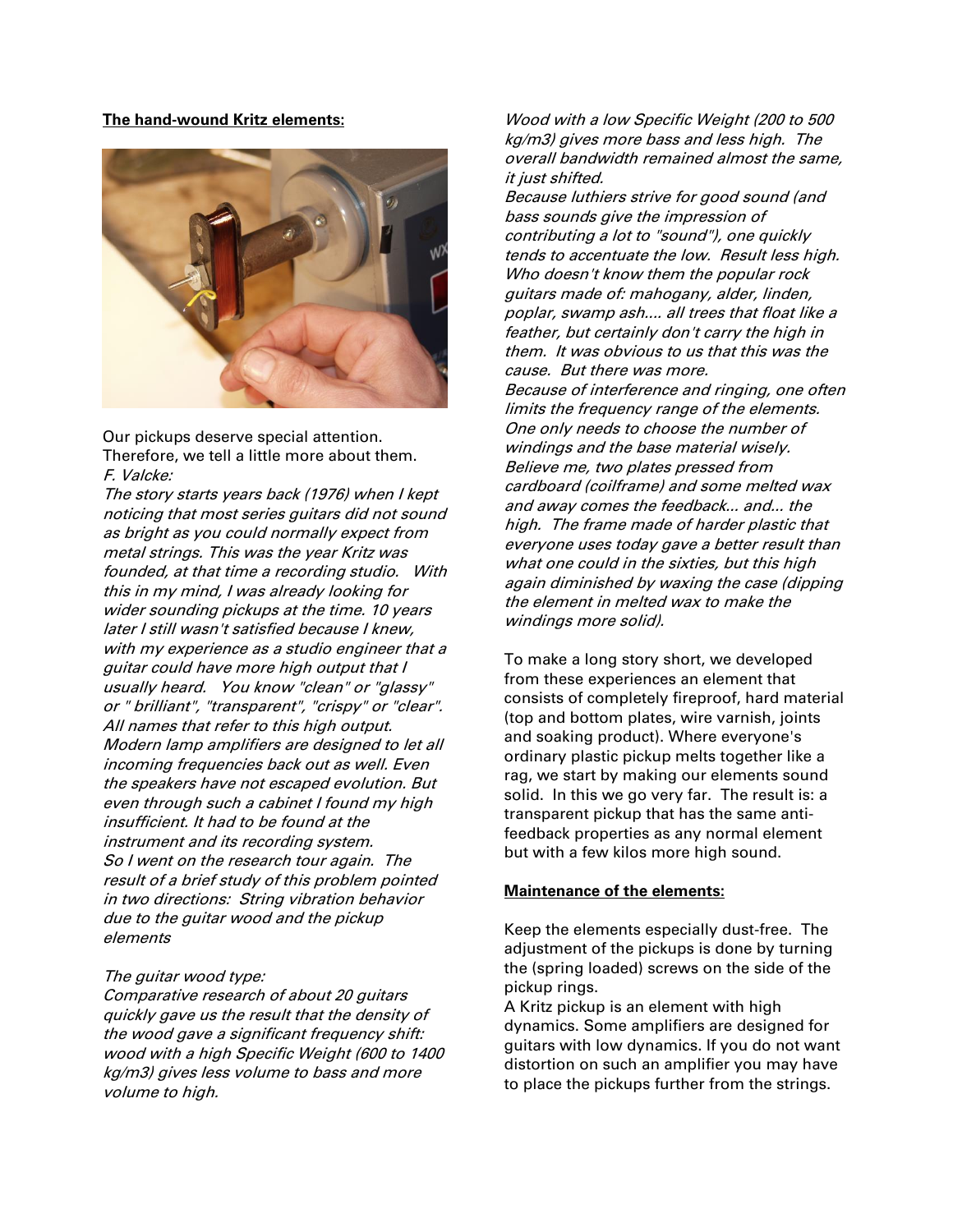Turn the screws counterclockwise to lower the element. A Kritz has better dynamics than regular guitars. You can hear this. If desired, we can put a trim pot inside that limits the volume of your Kritz guitar. People sometimes ask this if they want to bring the guitar up to the same volume as regular guitars. This obviously reduces the sound quality. Think of a speed limiter in a car.



#### **Transporting and stocking the instrument**

It is recommended that the instrument not be stacked in extremely cold areas. If this does happen, do not open the case until after it has remained in the warmer environment for quite some time. Freezing temperatures will cause the wood to shrink whereby the harder lacquer surface will crack. When heated, the wood will expand back. "Craquelure" effect is the result. The hardware will also oxidize faster in these conditions.

## **The K.I.C.™ System**

The intonation on a Kritz with the K.I.C. system is set by us " at the factory". The Kritz Intonation Compensation is a

method in which the nut, nulfret and smilefret shape (height and width) is adjusted to keep open chords tonally accurate. The intonation (K.I.C.) is calculated by us and

permanently set on the guitar so that the guitar is tonally correct for open chords. This adjustment is interactive and takes time. So, once set, this should not be adjusted anymore. Be aware that only one adjustment is correct. On a Kritz you hear everything more clearly. A guitar that is out of tune will quickly sound out of tune, causing discomfort. Once out of tune, re-adjusting becomes, without the methodical knowledge we developed, a difficult job. Re-adjusting the intonation afterwards is always at the customer's expense and is not covered by the warranty.

#### **Changing the string height**

If you drastically change the string height or string thickness you must adjust the intonation saddles. The intonation is adjusted by our people both by ear and chromatically. It follows the tonal pattern of a piano. It is highly recommended that you speak to a professional to do this. This guarantees a tonally correct interplay with other instruments.

Please note that fine tuning cannot be done with an ordinary tuning instrument but requires a well-trained ear and a lot of experience.

Please note: A guitar is tuned to be tonally pure if, when striking the 6 strings in a chord, it does not show any vibrations between them. You hear a tone for the 6 strings. This is impossible to adjust on most series guitars because they have no error compensation. On a Kritz you can do this without a problem. Especially with distortion sounds, this is crucial. It determines the tonal purity and the "pleasantness" of a loud sound.

## **Bridge adjustments (intonation and string height):**

This adjustment is always done by us with the most care and is very accurate The adjustment of the bridge cannot be done with a tuning instrument. The reason is because there are usually differences in pitch between the harmonics and the ground tone. The tone perception from our hearing to our brain is also not metric and shows deviations. Depending on the dominants in the tone relay and the thickness of the string, we adjust the tone purely by ear.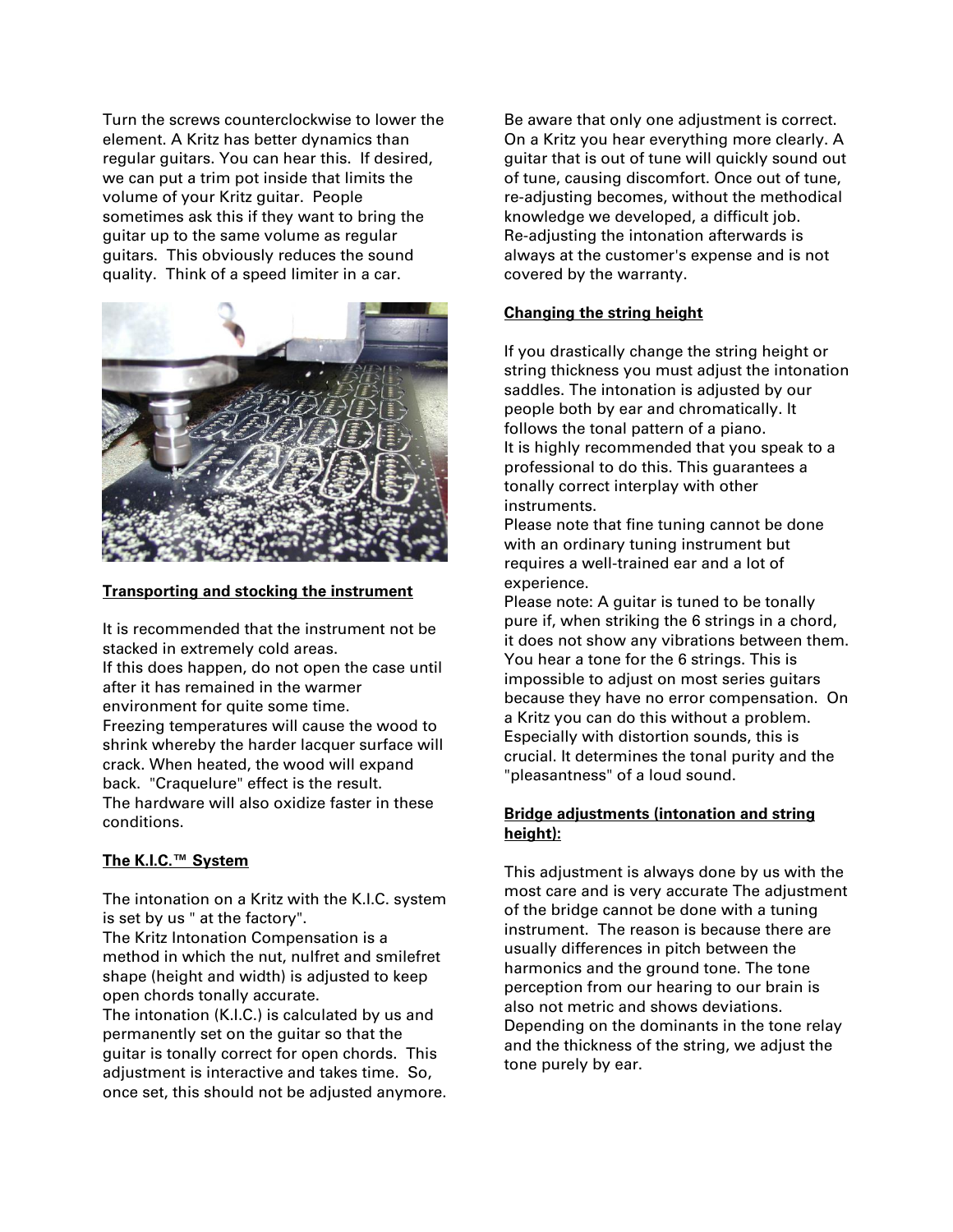This requires a skilled approach and is the result of a lot of research. Many times we have to rebuild the original bridge for other brand guitars to achieve the desired results. Also with famous brands. We always guarantee an optimal adjustment. Musicians from far beyond our borders come to us for tuning for these reasons. Twisting just one saddle on the bridge will immediately, diagonally, cause an incorrect tonal relationship. The high chords will again sound incorrect.

We have done this work for you on every new guitar. The guitar is correctly adjusted when it leaves our workshop. We give no guarantee if you change the tuning afterwards. The guitar will have to be re-adjusted. Slight changes in string thickness have little effect - This is possible. Drastically raising or lowering the string height does have a significant impact on intonation.

Tips:

- Take a picture of the bridge setting for later reference.
- A tunematic bridge can be flipped over - everything is then set wrong - So beware
- Change old strings regularly this helps for tonal purity.



Above: Tunematic bridge

## Below: standard tremolo bridge



Problems or questions about intonation? You can always consult us free of charge via Email: Info@Kritz.com or tel: +32 (0)93837707

## **Guitars with a Synthesizer driver**

Kritz produces recording elements and electronic boards for driving Roland or Axon guitar synthesisers. Such a recording element can be placed separately or incorporated into a magnetic element. It consists of six separate coils that must be at a proper distance from the strings.

Usually the element will work unevenly at first. It is very important that you also set the sensitivity in the synthesizer setup software.

# **Tuning and maintenance of the guitar**

The guitar is sometimes disrupted and poorly maintained. We think this is unfortunate but it happens. Details then make all the difference. We hope that with this comprehensive manual with instructions, we have been able to partially eliminate the irritation that customers sometimes express.

## To measure is to know:

When it comes to tuning, you should consider the guitar purely as a technical fact. Emotions and extreme good/bad thoughts around the instrument are then meaningless. Give yourself time to get used to the guitar. If you do change something, do it in steps. Change one thing and take time to assess your change. Also dare to take a step back when in doubt. Also be aware that we are human beings who are in different moods from day to day.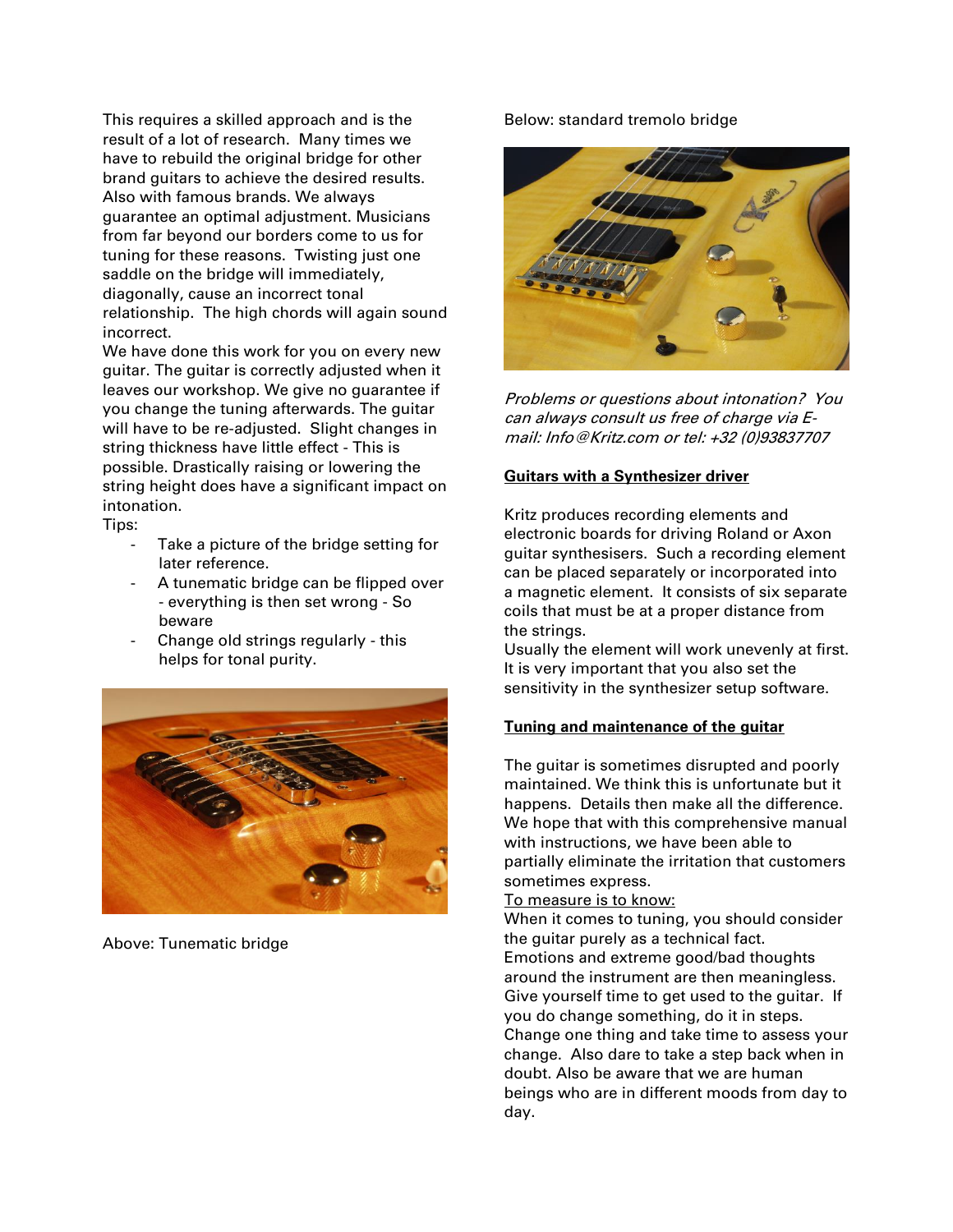In the evening, after a long day of work, your hearing is usually tired. Sometimes you then have a hard time tuning a guitar. Never wrench in such a case.... you can't do it anyway. Waiting is then the only good friend. Educate yourself about tuning, it is a complex thing.

Because sometimes people exaggerate or are too demanding, just this:

## **Unnecessary tweaking of the guitar:**

In the pursuit of perfection, some people already work on the new guitar immediately after purchase. We completely tune every guitar ourselves. Electronics, hardware, tone etc... everything is checked. This takes a lot of time. The authorized dealer (only outside the Benelux) where you buy the guitar, or we, will gladly trim the string height to your liking at the time of purchase. The individual tuning to your hand, cannot be done before the moment of sale because this is personal. A guitar properly tuned is very personal. Don't overdo it. Without realizing it, you are trying to copy the previous guitar (and sometimes the mistakes) onto the new one. Sometimes one knows a adviser, friend or builder who demonstrates his knowledge on the subject. Our technological changes are usually unknown territory for these people. They are sometimes annoyed by this and have a feeling of being left behind. Consequently, they usually begin by criticizing. The technology in our guitars is mainly inside. It is only slightly visible, if at all. What some people tried out on ordinary guitars with a neck pin is by and large no longer applied to our instruments. Be very careful with the good advice of these "miracle doctors". Under no circumstances let them "improve" your new Kritz instrument. There is a point at which your Kritz is tuned to its best. Going beyond that then becomes "less good" again. Miracle guitars, for example, where there is no fret buzz to be heard while the strings are almost resting on the frets do not exist! It always remains a compromise. Practice is usually a better solution than wasting time on a very last small detail.

If the adventure at "the expert" goes wrong, finally you end up with your manufacturer and this along with the reality and cost. The guitar is a metric, without mysteries. Don't be guided by impressions, prejudices or brand names. A golden rule: measuring is knowing! You bought our technology with full confidence.... Believe in yourself and keep it that way, and you will always stay one step ahead!

Be aware that the realization of all that beauty took a lot of energy and time. This benefits the artistic possibilities of the musician.

# **The future**

It was, is and remains for us a fight against the rigid habits that people have in "guitar land". Only time will slowly but certainly change this. Our new techniques are not accepted by our competitors. Many are still living in the last century and do not want changes. They rely on a "successful past". Some have developed a gigantic marketing machine to impose this past permanently. They do this with signatures of legends and try to copy themselves through reissues. Sellers eagerly exploit this to get the biggest sales with the least effort. Artists are then supposed to be willing to buy up this past. The reason for this stagnation can also be found in the possibility that manufacturers used to, apparently, make better instruments than they do now. Surely this cannot be the "new" image an artist of the 21st century is striving for.

The backlash we experience from the outside is sometimes frequent and intense. We don't care about promotion weekends in stores. Selling boxes for the sake of sales is not on our agenda. That is why we are moving away from all distribution through stores. Only quality is our best friend. This gives us the strength to always go further with innovations that can serve you. It is one of the reasons why people call us "addicted inventors". The term "European" is a guarantee label for quality. A "difficult" product like the guitar now becomes a European challenge.